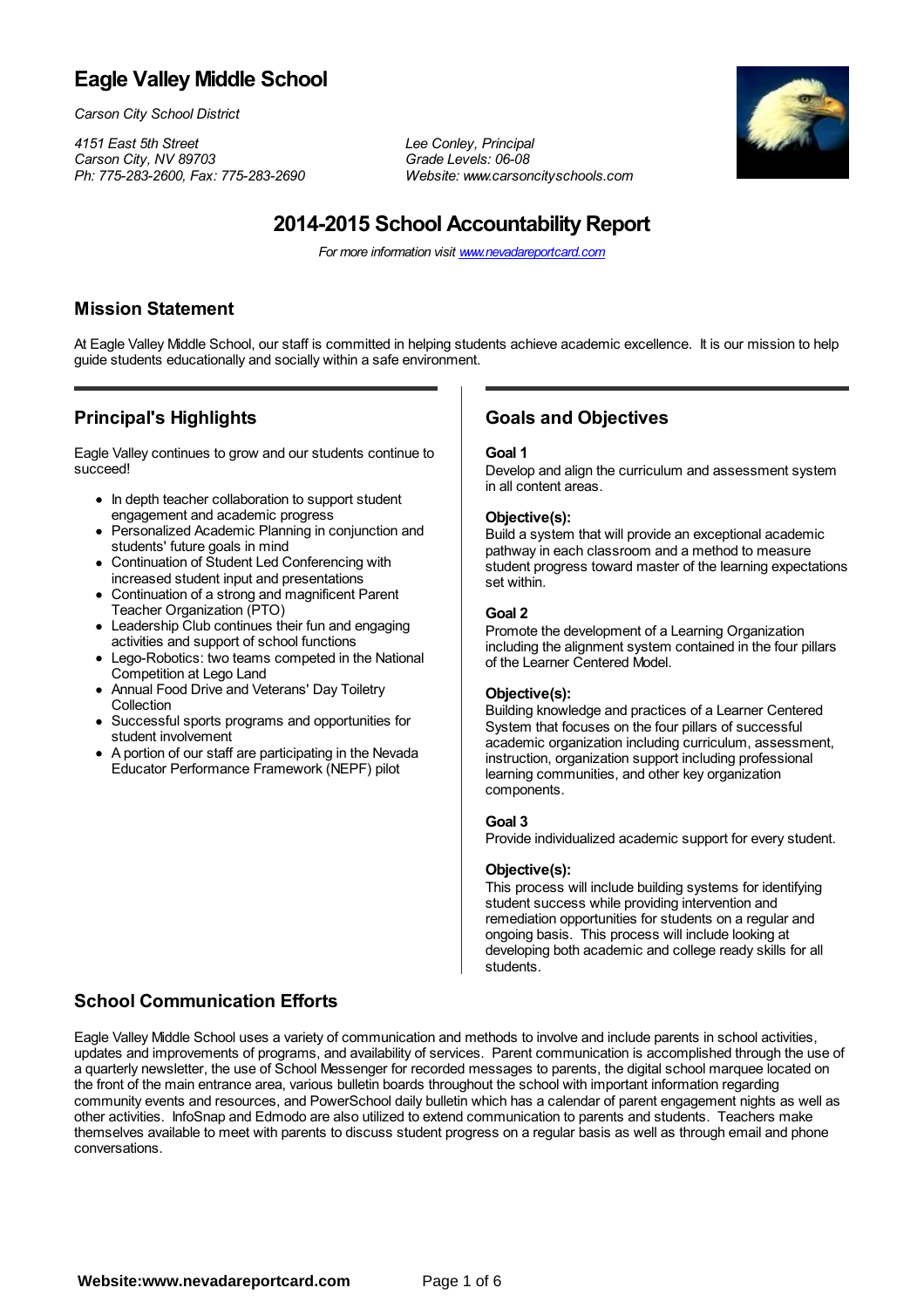### **Demographics and Student Information**

Data are provided by the Nevada Department of Education from the state student information system. Gender, race/ethnicity, and special student populations are reported as of count day.

|                                     |               |               |               |       |          |                 |              | <b>Ethnicity</b> |               |       |                                                                              |    |                                   |       |             | Gender |               |                                                     |               |  |
|-------------------------------------|---------------|---------------|---------------|-------|----------|-----------------|--------------|------------------|---------------|-------|------------------------------------------------------------------------------|----|-----------------------------------|-------|-------------|--------|---------------|-----------------------------------------------------|---------------|--|
|                                     | #             | <b>Native</b> | Am In/AK      | Asian |          | <b>Hispanic</b> |              |                  | <b>Black</b>  |       | White                                                                        |    | <b>Pacific</b><br><b>Islander</b> | Races | Two or More | Male   |               | Female                                              |               |  |
|                                     |               | #             | $\frac{9}{6}$ | #     | $\%$     |                 | $\%$         | #                | $\frac{9}{6}$ | #     | $\%$                                                                         | #  | $\%$                              | #     | $\%$        | #      | $\frac{9}{6}$ |                                                     | $\frac{9}{6}$ |  |
| <b>State</b>                        | 459,095 4,649 |               |               |       |          |                 |              |                  |               |       | l.01%  25,276   5.51%  188,701 41.10%  46,667  10.16% 160,997 35.07%   6,220 |    |                                   |       |             |        |               | .35%   26,585   5.79% 236,666 51.55% 222,429 48.45% |               |  |
| Carson<br>City                      | 7,526         | 173           | 2.30%         | 143   | $1.90\%$ |                 | 3.202 42.55% | 44               | $0.58\%$ I    | 3.701 | 49.18%                                                                       | 22 | 0.29%                             | 241   | $3.20\%$    |        |               | 3,872 51.45% 3,654 48.55%                           |               |  |
| Eagle<br>Valley<br>Middle<br>School | 659           | 25            | 3.79%         |       |          | 293             | 44.46%       | N/A              | N/A           | 318   | 48.25%                                                                       | ۰. |                                   | 15    | 2.28%       | 315    | 47.80%        | 344                                                 | 52.20%        |  |

Data as of: Count Day

'-' indicates data not presented for groups fewer than 10. This data is suppressed due to FERPA regulations 'N/A' indicates that this population was not present.

'\*' indicates that the data was not available.

District totals do not include state or district sponsored charter school data. (2008-Current)

### **Special Populations**

|                                     | #       | <b>IEP</b> |        | <b>ELL</b> |        | <b>FRL</b> |        | <b>Migrant</b> |                          |  |
|-------------------------------------|---------|------------|--------|------------|--------|------------|--------|----------------|--------------------------|--|
|                                     |         | #          | %      | #          | $\%$   | #          | $\%$   | #              | %                        |  |
| <b>State</b>                        | 459,095 | 54,312     | 11.83% | 74,889     | 16.31% | 244,120    | 53.17% | 178            | 0.04%                    |  |
| Carson<br>City                      | 7,526   | 948        | 12.60% | 1,315      | 17.47% | 3,784      | 50.28% | -              | $\overline{\phantom{a}}$ |  |
| Eagle<br>Valley<br>Middle<br>School | 659     | 88         | 13.35% | 103        | 15.63% | 325        | 49.32% | $\Omega$       | 0.00%                    |  |

Data as of: Count Day

'-' indicates data not presented for groups fewer than 10. This data is suppressed due to FERPA regulations.

'N/A' indicates that this population was not present.

IEP= Students with disablities

ELL= Students who are English Language Learners

FRL= Students qualifying for Free/Reduced Price Lunch District totals do not include state or district sponsored charter school data. (2008-Current)

'\*' indicates that the data was not available.

## **Student Average Daily Attendance (ADA)**

Student Average Daily Attendance (ADA) is the percentage of the school enrollment in attendance on an "average school day" as of the 100th day of school.

|                                                | All<br><b>Students</b> | Am In/AK<br><b>Native</b> | Asian  | <b>Hispanic</b> | <b>Black</b> | White  | <b>Pacific</b><br><b>Islander</b> | Two or<br><b>More</b><br>Races | <b>IEP</b> | ELL    | <b>FRL</b> |
|------------------------------------------------|------------------------|---------------------------|--------|-----------------|--------------|--------|-----------------------------------|--------------------------------|------------|--------|------------|
| <b>State</b>                                   | 94.60%                 | 93.40%                    | 96.90% | 94.50%          | 93.60%       | 94.70% | 94.70%                            | 94.70%                         | 93.30%     | 95.20% | 94.30%     |
| <b>Carson City</b>                             | 94.50%                 | 93.60%                    | 97.10% | 94.80%          | 92.60%       | 94.20% | 92.70%                            | 93.40%                         | 93.20%     | 95.30% | 94.10%     |
| <b>Eagle Valley</b><br><b>Middle</b><br>School | 94.60%                 | 90.70%                    |        | 95.60%          | N/A          | 94.00% |                                   | 95.30%                         | 92.20%     | 95.60% | 94.10%     |

ADA Data as of: First 100 days of instruction

'-' indicates data not presented for groups fewer than 10. This data is suppressed due to FERPA regulations.

'N/A' indicates that this population was not present.

'\*' indicates that the data was not available.

IEP <sup>=</sup> Students with disabilities

ELL <sup>=</sup> Students who are English Language Learners

FRL <sup>=</sup> Students qualifying for Free/Reduced Price Lunch

District totals do not include state or district sponsored charter school data. (2008-Current)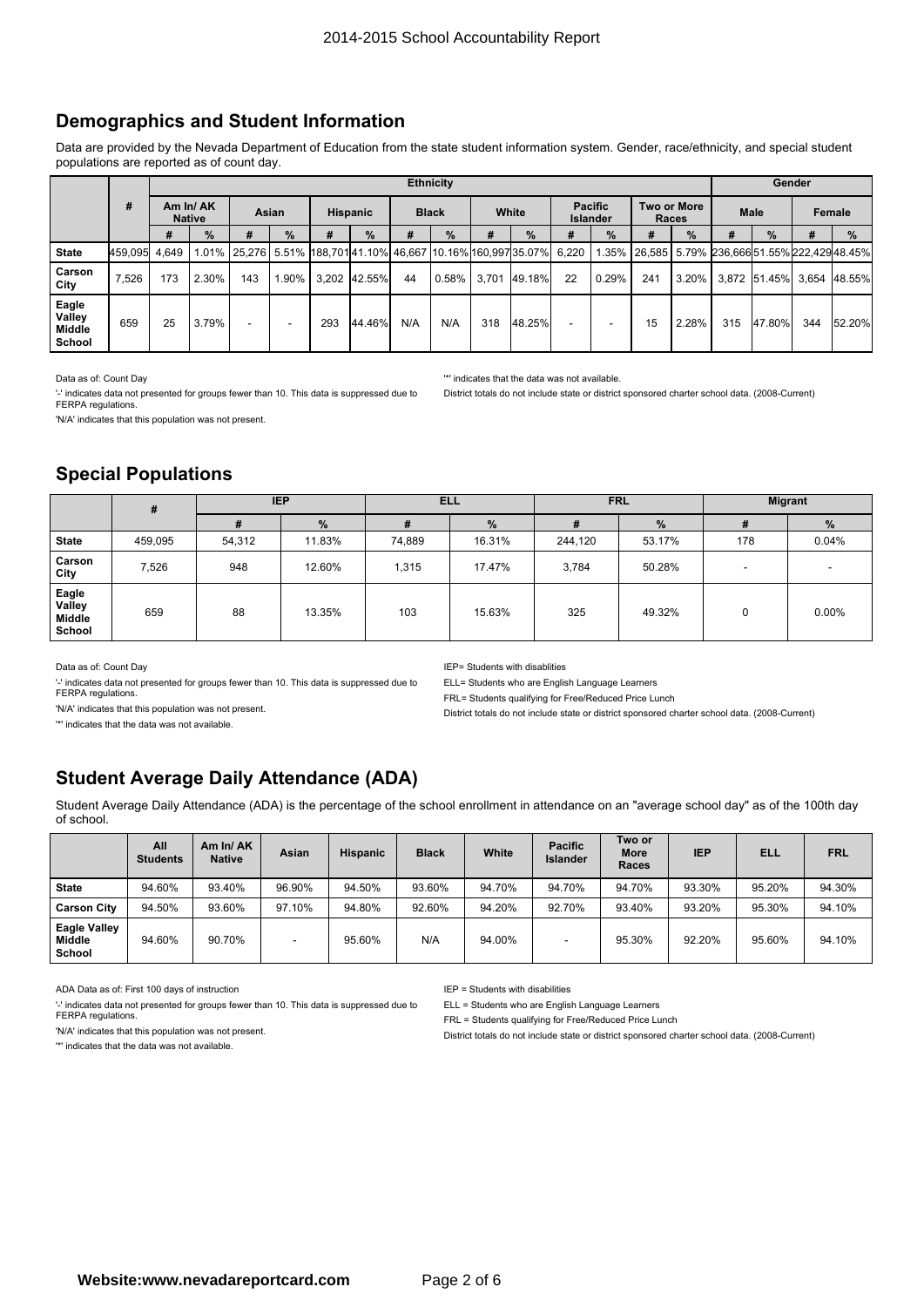#### **Transiency, Truancy, and Discipline**

|                               | <b>Transiency</b>        |                                       | <b>Discipline</b>       |
|-------------------------------|--------------------------|---------------------------------------|-------------------------|
|                               |                          | # of Students                         |                         |
|                               | <b>Transiency Rate**</b> | <b>Habitual Disciplinary Problems</b> | <b>Habitual Truants</b> |
| <b>State</b>                  | 26.50%                   | 187                                   | 1.788                   |
| <b>Carson City</b>            | 16.20%                   |                                       |                         |
| Eagle Valley<br>Middle School | 12.30%                   |                                       |                         |

|                                             |                             |                          | # of Incidents (Suspensions or Expulsions) |                                              |                                                                  |                                      |
|---------------------------------------------|-----------------------------|--------------------------|--------------------------------------------|----------------------------------------------|------------------------------------------------------------------|--------------------------------------|
|                                             | <b>Violence to Students</b> | <b>Violence to Staff</b> | Weapons                                    | <b>Dist. Controlled</b><br><b>Substances</b> | <b>Possession/ Use</b><br><b>Controlled</b><br><b>Substances</b> | Possession/ Use of<br><b>Alcohol</b> |
| <b>State</b>                                | 7.098                       | 547                      | 754                                        | 150                                          | 2.050                                                            | 350                                  |
| <b>Carson City</b>                          | 30                          |                          |                                            |                                              | 51                                                               | 34                                   |
| <b>Eagle Valley</b><br><b>Middle School</b> |                             |                          |                                            |                                              |                                                                  |                                      |

|                                             |                           | # of Incidents Bullying                                           |                                                     |                           | # of Incidents Cyber Bullying                                     |                                                     |
|---------------------------------------------|---------------------------|-------------------------------------------------------------------|-----------------------------------------------------|---------------------------|-------------------------------------------------------------------|-----------------------------------------------------|
|                                             | <b>Incidents Reported</b> | <b>Incidents</b><br>Determined to be so<br>after an Investigation | <b>Incidents</b><br>Suspension/<br><b>Expulsion</b> | <b>Incidents Reported</b> | <b>Incidents</b><br>Determined to be so<br>after an Investigation | <b>Incidents</b><br>Suspension/<br><b>Expulsion</b> |
| <b>State</b>                                | 5.158                     | 4.481                                                             | 932                                                 | 480                       | 458                                                               | 166                                                 |
| <b>Carson City</b>                          | 53                        | 19                                                                |                                                     | 10                        |                                                                   |                                                     |
| <b>Eagle Valley</b><br><b>Middle School</b> | 15                        |                                                                   |                                                     |                           |                                                                   |                                                     |

Data as of: End of school year

'-' indicates data not presented for groups fewer than 10. This data is suppressed due to FERPA regulations.

District totals do not include state or district sponsored charter school data. (2008-Current) Discipline and Transiency incidents are reported at the school where the action occurred. \*\*The purpose of some alternative programs is to enroll students for a short period of time<br>until they can reenroll in a comprehensive school; therefore, transiency rates may be<br>greater than 100% or N/A. Data reported as o

'N/A' indicates that this population was not present.

'\*' indicates that the data was not available.

### **Retention**

|                                             | #   | $\%$  | #   | $\%$  | #   | $\%$   | #   | $\%$  | #   | $\%$     | #   | $\frac{9}{6}$ | #   | $\frac{9}{6}$ | #   | $\%$     | #        | %        |  |
|---------------------------------------------|-----|-------|-----|-------|-----|--------|-----|-------|-----|----------|-----|---------------|-----|---------------|-----|----------|----------|----------|--|
| <b>State</b>                                | 703 | 2.10% | 905 | 2.40% | 413 | $10\%$ | 226 | 0.60% | 136 | $0.40\%$ | 52  | 10.20%        | 368 | 1.10%         | 524 | $.50\%$  | 489      | 1.40%    |  |
| <b>Carson City</b>                          | 25  | 4.30% | 14  | 2.50% |     |        |     |       |     |          |     | $0.00\%$      |     | 0.00%         | 0   | $0.00\%$ | $\Omega$ | $0.00\%$ |  |
| <b>Eagle Valley</b><br><b>Middle School</b> | N/A | N/A   | N/A | N/A   | N/A | N/A    | N/A | N/A   | N/A | N/A      | N/A | N/A           |     | 0.00%         | 0   | 0.00%    | $\Omega$ | $0.00\%$ |  |

Data as of: Count Day

'-' indicates data not presented for groups fewer than 10. This data is suppressed due to FERPA regulations.

'N/A' indicates that this population was not present.

'\*' indicates that the data was not available.

District totals do not include state or district sponsored charter school data. (2008-Current) Because of the changes in law (NAC 387.659) in 2009-2010 that affected the way credit deficient students are identified, results prior to this date and post this date cannot be compared.

#### **Student/Teacher Ratio**

|                                     | All Schools# | Kindergarten++ | 1st Grade | 2nd Grade | 3rd Grade | 4th Grade | 5th Grade | 6th Grade | 7th Grade | 8th Grade |
|-------------------------------------|--------------|----------------|-----------|-----------|-----------|-----------|-----------|-----------|-----------|-----------|
| <b>State</b>                        | 23:1         | 21:1           | 21:1      | 21:1      | 23:1      | 28:1      | 28:1      | 21:1      | 13:1      | 12:1      |
| Carson<br>City                      | 23:1         | 23:1           | 22:1      | 22:1      | 19:1      | 24:1      | 24:1      | 23:1      | 24:1      | 25:1      |
| Eagle<br>Valley<br>Middle<br>School | 26:1         | N/A            | N/A       | N/A       | N/A       | N/A       | N/A       | 25:1      | 26:1      | 26:1      |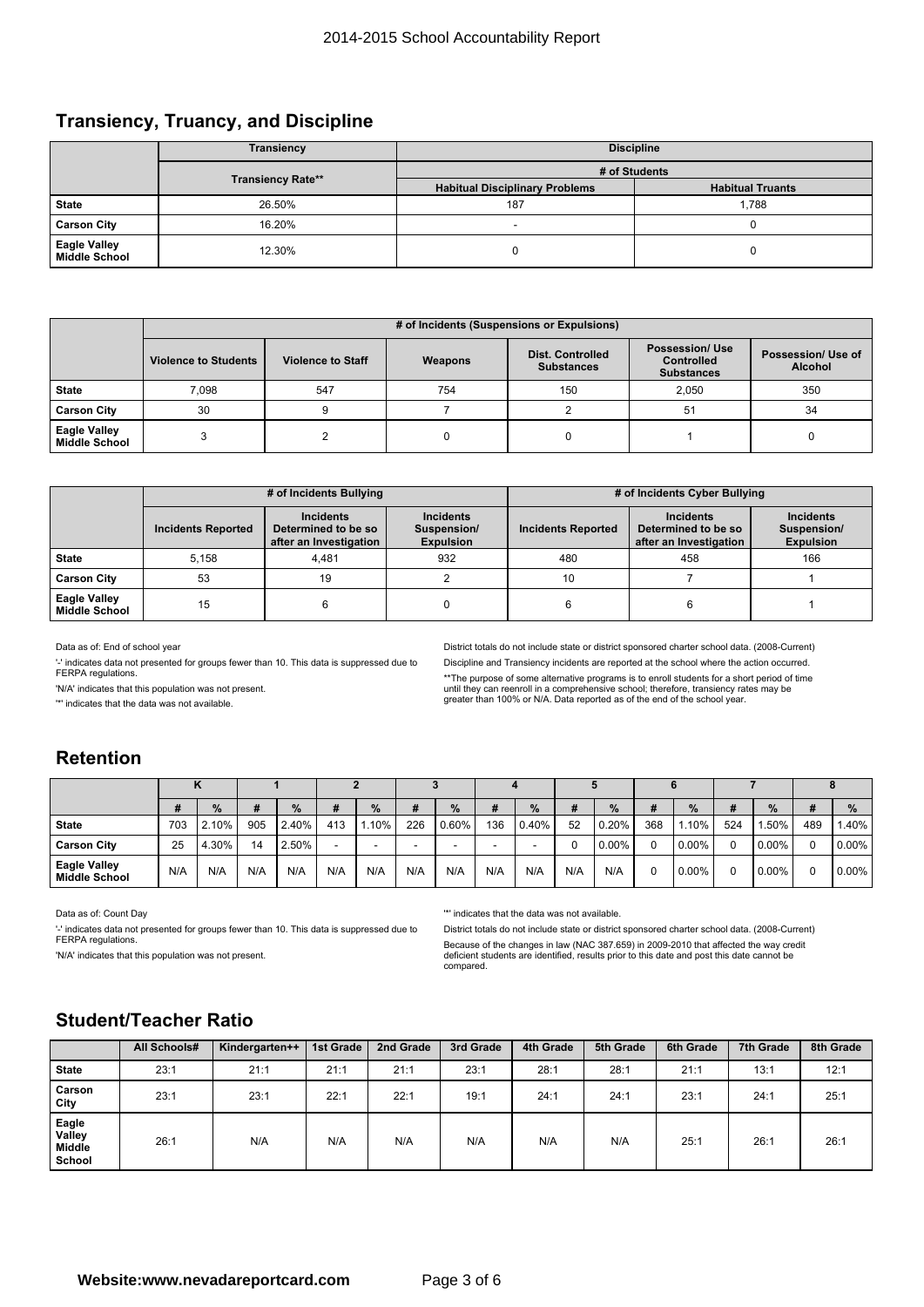#### 2014-2015 School Accountability Report

Data as of: December 1st

'-' indicates data not presented for groups fewer than 10. This data is suppressed due to FERPA regulations

'N/A' indicates that this population was not present. '\*' indicates that the data was not available.

"+" Teachers may serve multiple grade levels as needed. Student/Teacher Ratio is reported for the school as a who

"++" Kindergarten ratios are based on the number of classes, not teachers.

District totals do not include state or district sponsored charter school data. (2008-Current)

District totals do not include state or district sponsored charter school data. (2008-Current)

## **Average Class Size**

Average Class Size is listed for all classes where students rotate to different teachers for different subjects.

|                                      | English | <b>Mathematics</b> | <b>Science</b> | <b>Social Studies</b> |
|--------------------------------------|---------|--------------------|----------------|-----------------------|
| <b>State</b>                         | 22      | 23                 | 25             | 25                    |
| <b>Carson City</b>                   | 23      | 24                 | 24             | 24                    |
| <b>Eagle Valley</b><br>Middle School | 25      | 26                 | 26             | 26                    |

Data as of: December 1st

'-' indicates data not presented for groups fewer than 10. This data is suppressed due to FERPA regulations

'N/A' indicates that this population was not present.

## **Dropout Rate: Class of 2014**

|                    | Grade 8       |
|--------------------|---------------|
|                    | $\frac{9}{6}$ |
| <b>State</b>       | 0.82          |
| <b>Carson City</b> | 0.14          |

Data as a of: Previous School Year

'-' Indicates data not presented for groups fewer than 10. This data is suppressed due to FERPA regulations.

who successfully completed HSE assessment

'\*' indicates that the data was not available.

who are enrolled in approved courses for an adult standard diploma

withdrew from school to attend another school.

'N/A' indicates that this population was not present

Data is not displayed for <sup>a</sup> group where enrollment information is missing.

'\*' indicates that the data was not available.

Data in grade 9-12 excludes pupils:

### **Summary of Standards-Based Test Performance**

Nevada uses criterion referenced tests (CRTs) and the High School Proficiency Exam (HSPE) to measure student achievement relative to Nevada's academic standards. For grade specific assessment results and other assessment information, refer to the Nevada Report Card Website at www.nevadareportcard.com.

ED <sup>=</sup> Percentage of students performing in the lowest range of achievement (Emergent/Developing)

AS <sup>=</sup> Percentage of students performing in the Approaches Standards range of achievement

MS <sup>=</sup> Percentage of students performing in the Meets Standards range of achievement

ES <sup>=</sup> Percentage of students performing in the highest range of achievement (Exceeds Standards)

K-8 assessment data: Reading, Writing, and Mathematics data are from NAA. Science data is from CRT and NAA.

9-12 assessment data: Reading, Writing, Mathematics and Science data are Grade 11 HSPE and NAA.

| $K-8$<br><b>State</b>                   |           |     | Reading   |     | Writing |     |           | <b>Mathematics</b> |           |     |           | <b>Science</b> |           |     |           |     |
|-----------------------------------------|-----------|-----|-----------|-----|---------|-----|-----------|--------------------|-----------|-----|-----------|----------------|-----------|-----|-----------|-----|
|                                         | <b>ED</b> | AS  | <b>MS</b> | ES  | ED      | AS  | <b>MS</b> | ES                 | <b>ED</b> | AS  | <b>MS</b> | ES             | <b>ED</b> | AS  | <b>MS</b> | ES  |
|                                         | 18%       | 24% | 39%       | 19% | 49%     | 19% | 21%       | 11%                | 13%       | 39% | 39%       | 9%             | 16%       | 23% | 40%       | 21% |
| <b>Carson City</b>                      | 20%       | 20% | 27%       | 33% | 31%     | 15% | 15%       | 38%                | 17%       | 40% | 43%       | 0%             | 13%       | 23% | 46%       | 18% |
| <b>Eagle Valley</b><br>Middle<br>School | 25%       | 33% | 17%       | 25% |         |     |           | -                  | 17%       | 42% | 42%       | 0%             | 13%       | 22% | 49%       | 16% |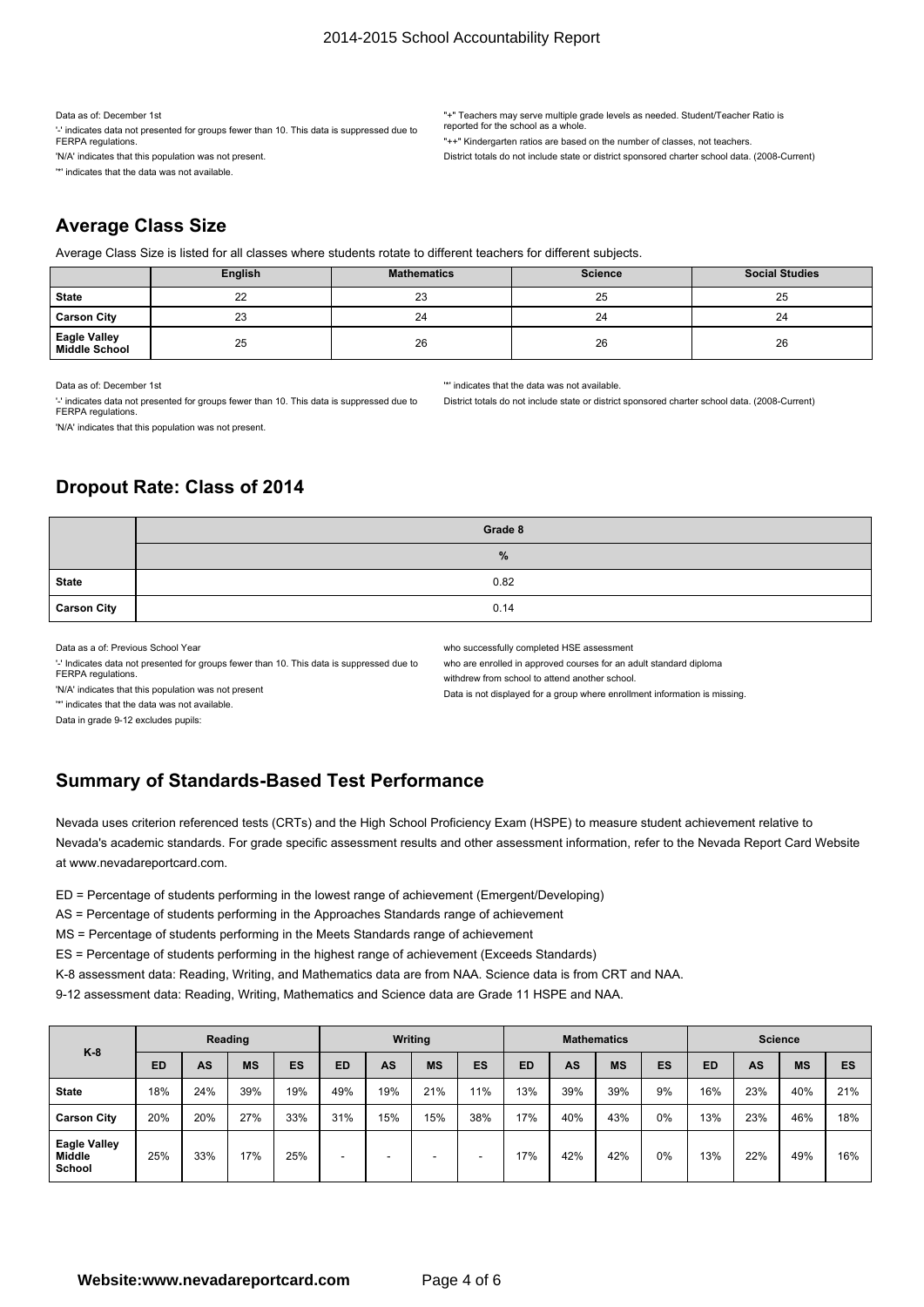Data as of: December 1st

'-' indicates data not presented for groups fewer than 10. This data is suppressed due to FERPA regulations.

'N/A' indicates that this population was not present.

'\*' indicates that the data was not available. District totals do not include state or district sponsored charter school data. (2008-Current)

#### **Per-Pupil Expenditures 2013-2014**

The Nevada Department of Education in consultation with In\$ite adjusted the formula used to calculate per pupil expenditures beginning with the 2009-2010 Annual Reports of Accountability. Therefore, we have two appropriate comparisons sets; comparisons 2003-04 SY through 2008-09 SY and comparisons of 2009-10 SY and forward.

Carson City Total Cost Per Pupil <sup>=</sup> \$9737 District Total Cost Per Pupil <sup>=</sup> \$8576

|                                            |            | <b>Instruction</b> |            | <b>Instruction Support</b> | <b>Operations</b> |        |          | Leadership |            | <b>Total Expenditures</b> |
|--------------------------------------------|------------|--------------------|------------|----------------------------|-------------------|--------|----------|------------|------------|---------------------------|
|                                            |            | $\%$               |            | %                          | $\frac{9}{6}$     |        |          | %          |            | %                         |
| <b>State</b>                               | \$5,023,00 | 58.60%             | \$931.00   | 10.90%                     | \$1,959.00        | 22.80% | \$663.00 | 7.70%      | \$8,576.00 | 100.00%                   |
| Carson<br>City                             | \$5,618.00 | 57.70%             | \$1,497.00 | 15.40%                     | \$2.049.00        | 21.00% | \$572.00 | 5.90%      | \$9,737.00 | 100.00%                   |
| Eagle<br>Valley<br><b>Middle</b><br>School | \$5,369.00 | 57.60%             | \$1,843.00 | 19.80%                     | \$1,603.00        | 17.20% | \$508.00 | 5.40%      | \$9,323,00 | 100.00%                   |

'N/A' indicates that this population was not present.

'\*' indicates that the data was not available.

District totals do not include state or district sponsored charter school data. (2008-Current)

Schools only showing up with \$0 are new and data was not collected for prior year. NDE in consultation with In\$ite adjusted formula used to calculate per pupil expenditures with the Annual Reports of Accountability, rendering comparisons between the year and past years data.

### **Personnel Information**

## **Classes Not Taught by Highly Qualified Teachers**

Highly qualified teachers hold <sup>a</sup> minimum of <sup>a</sup> bachelor's degree, are licensed to teach in the State of Nevada, and have demonstrated competence in their teaching area. Data were obtained from the Office of Teacher Licensure as of May 2015.

|                                         | English/<br>Reading/Lang.<br>Arts | <b>Mathematics</b> | <b>Science</b> | <b>Social Studies</b> | Foreign<br>Languages | <b>Arts</b> | Elementary | <b>Poverty Level</b> |
|-----------------------------------------|-----------------------------------|--------------------|----------------|-----------------------|----------------------|-------------|------------|----------------------|
|                                         | %                                 | $\%$               | %              | %                     | %                    | $\%$        | $\%$       |                      |
| <b>State</b>                            | 7.10%                             | 7.10%              | 6.90%          | 5.00%                 | 2.50%                | 1.00%       | 6.30%      |                      |
| <b>Carson City</b>                      | $0.00\%$                          | $0.00\%$           | $0.00\%$       | $0.00\%$              | $0.00\%$             | $0.00\%$    | 0.50%      |                      |
| <b>Eagle Valley</b><br>Middle<br>School | $0.00\%$                          | $0.00\%$           | $0.00\%$       | $0.00\%$              | $0.00\%$             | $0.00\%$    | $0.00\%$   |                      |

Teacher Data as of: May 1st (2008-Current)

'N/A' indicates that this population was not present.

'\*' indicates that the data was not available.

District totals do not include state or district sponsored charter school data. (2008-Current) (H) <sup>=</sup> High Poverty School - defined as being within the bottom quartile throughout the state of percentages of students who qualify for free or reduced-price lunch

(L) <sup>=</sup> Low Poverty School - defined as being within the top quartile throughout the state of percentages of students who qualify for free or reduced-price lunch

#### **Teacher ADA and Licensure Information**

|                                             | <b>Average Daily Attendance</b> | <b>Teachers Providing Instruction</b> |                      |                    |  |
|---------------------------------------------|---------------------------------|---------------------------------------|----------------------|--------------------|--|
|                                             |                                 | # Pursuant to NRS 391.125             | # Pursuant to Waiver | # w/ o Endorsement |  |
| <b>State</b>                                | 95.70%                          |                                       | 354                  | 216                |  |
| <b>Carson City</b>                          | 91.50%                          |                                       |                      |                    |  |
| <b>Eagle Valley</b><br><b>Middle School</b> | 92.00%                          |                                       |                      |                    |  |

Teacher Data as of: May 1st (2008-Current) 'N/A' indicates that this population was not present.

'\*' indicates that the data was not available.

District totals do not include state or district sponsored charter school data. (2008-Current) (H) <sup>=</sup> High Poverty School - defined as being within the bottom quartile throughout the state of percentages of students who qualify for free or reduced-price lunch

(L) <sup>=</sup> Low Poverty School - defined as being within the top quartile throughout the state of percentages of students who qualify for free or reduced-price lunch